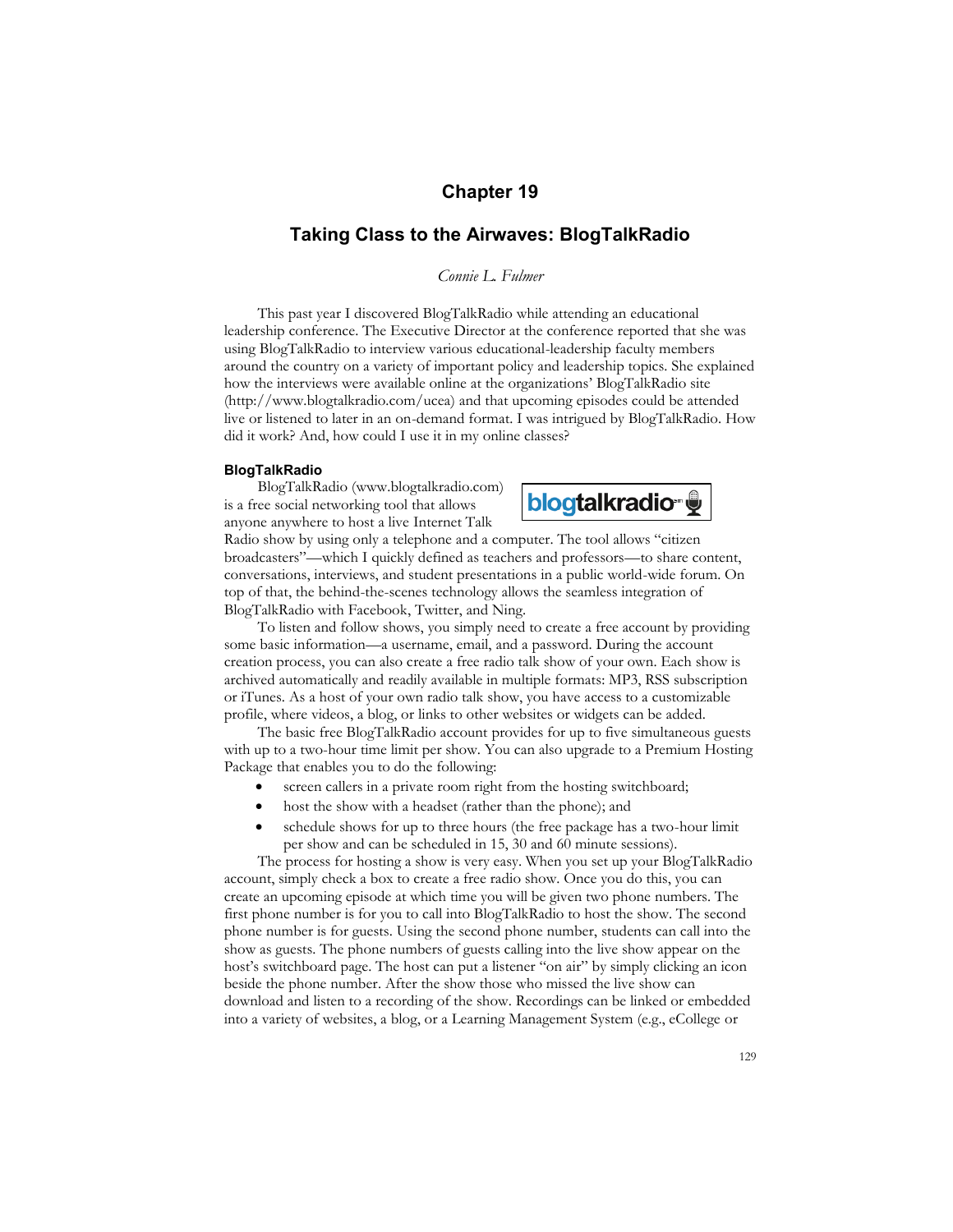Blackboard). There are no limitations to how many users can listen live or to the recordings of your shows.

This new tool allows users/hosts to broadcast live from any website, to conduct interviews with multiple callers, or to moderate a dialogue with one or more guests. The opportunities to use this new tool at this point in time seemed endless to me. But if the idea of a talk-radio-show turns you off, think of BlogTalkRadio as a web-based conference call, with the capacity for five callers at a time with additional people in the queue. By using BlogTalkRadio, you are able to connect yourself to your intended audience by using just a phone and a computer. You can provide information, in a lecture format, or you can invite callers/listeners to respond to questions, or present information. I am using this tool in my current online class and I am very excited about the possibilities BlogTalkRadio provides for increasing the level of interactivity in my online classes.

## **Getting Started with BlogTalkRadio**

I lost no time in clicking through the registration page, and in a few minutes, I created Leaders Mindset as my online identity. I decided immediately that I would use it in my first fully online class in the following semester. I read through all of the Frequently Asked Questions (FAQ) for BlogTalkRadio 101 (overview, virtual tour, getting started as a host, using the switchboard, and more). I set up an upcoming episode and contacted two of my colleagues to help test my first show. I added opening music to my scheduled show by uploading an audio file and then scripted out what I wanted to say.

My pilot was successful on multiple levels. One of my colleagues was able to make contact and be on the show. The other colleague was able to find the recorded session and listen to the archived show afterwards. For me, I was excited about hosting my first BlogTalkRadio show and about the possibilities of using this new tool in my online courses. However, I knew that planning was going to be very important. While I was experienced in teaching graduate students in face-to-face classes, this new format was going to be different. I would be sitting at my computer with my phone set on speakerphone. I'd be talking to a screen, assuming that my colleagues or students would be out there listening to the show. I had to figure out the best use of BlogTalkRadio for my students and myself in order to get started.

#### **Prepping for Taking My Class to the Airways**

My first question, was how best to use BlogTalkRadio. Any technological tool used in the service of teaching is only a tool. The learning experience has to be sound and well designed to facilitate student learning. If technology is to be used, the tool must support the intended learning goals. This particular online course was the sixth in a cohort of education doctorate students, who had been together in face-to-face classes. Some of these classes were hybrid, but students had interacted with each other in real time over the prior two semesters. They knew each other. I was the outsider to this learning community. So, my first choice was to use BlogTalkRadio as a vehicle for students to introduce themselves to me, the newcomer. My second choice for using BlogTalkRadio was to host students presenting their book reviews and leading a conversation about the contents of that book for our leadership course. Let me explain how I accomplished each of these goals.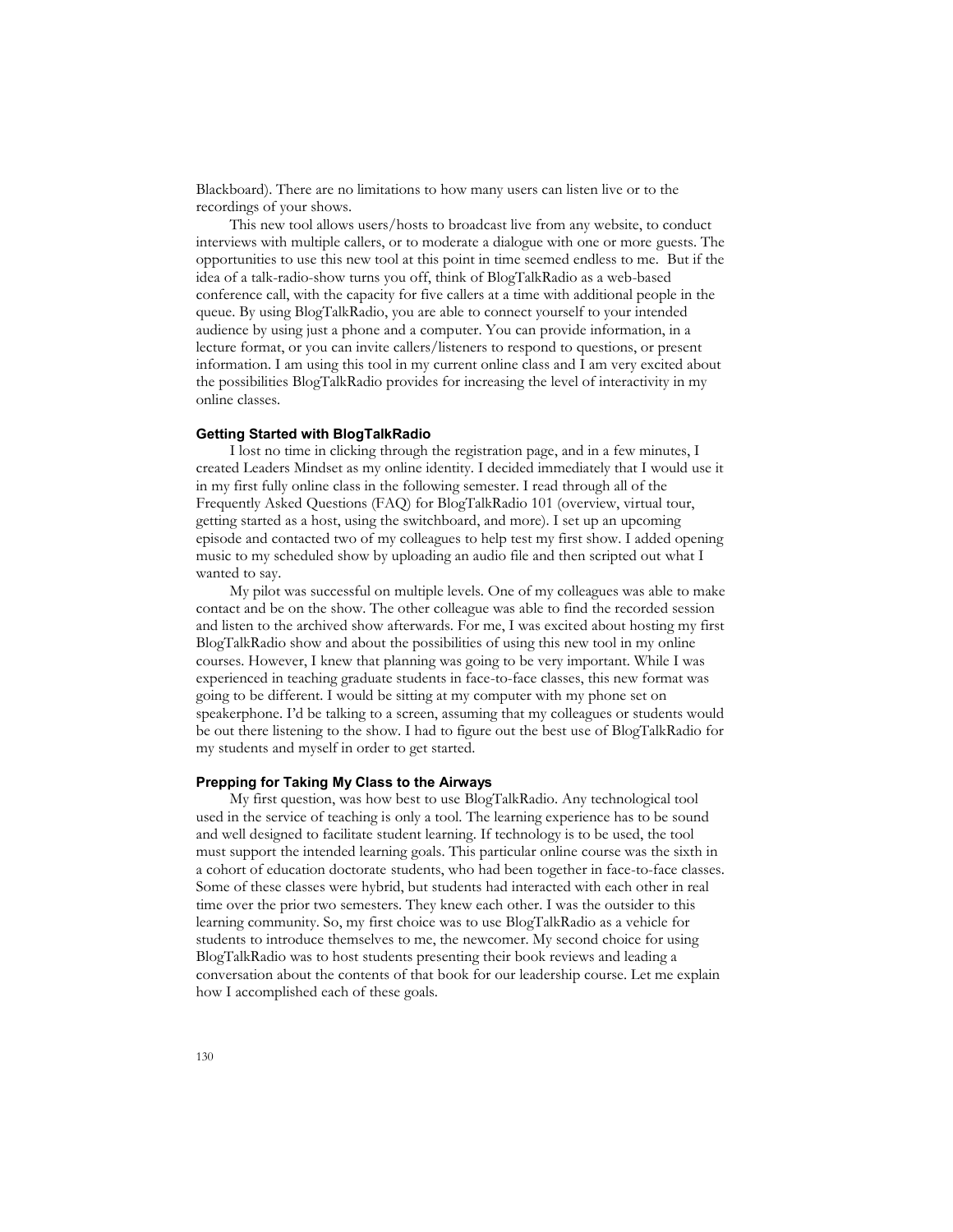## *Hosting Student Introductions on BlogTalkRadio*

I shared with students how to access BlogTalkRadio at www.blogtalkradio.com and how to set up an account as listeners. I also provided them with information about the upcoming episode and shared with them the call in number so they could introduce themselves to me. Since my goal was to make class as asynchronous as possible, I provided two nights for these introductions, as well as an alternative way for those who couldn't attend either night to email me a personal introduction. I also prepared five questions designed to get students talking not only to each other but also to share their initial thoughts on leadership. The closing question was focused on something that perhaps others in the class may not already know about each student. Students were to prepare ahead of time talking points to answer the following questions:

- 1. What is your name?
- 2. Where do you now work and what is your role in that organization?
- 3. Why did you decided to apply for the Ed.D. program?
- 4. What are some of your initial thoughts about the word leadership(i.e., what is it, your experiences with leaders - good/bad, what kind of a leader you would like to become, what goals you think you will be able to accomplish as a leader, what you hope to learn in this course, other ideas you want to share about leadership)?
- 5. Something interesting about yourself (non-fiction) that you are willing to share that perhaps others in your class may not know about you (e.g., the alligator wrestling contest you won last year, that you've lived in eleven states so far, that you used to be a lawyer, or worked for the CIA).

As I participated in hosting these student introductions, I was keenly aware that as each student called in to BlogTalkRadio, how the format showcased each individual student. I was also aware from looking at the chat feature attached to the BlogTalkRadio show that other students were signed in and listening to these introductions. While most students introduced themselves on the first night— with fewer students picking the second night—when those last students introduced themselves the following evening, most all of the other students in the class were present in the chat feature to listen to these remaining introductions. Both of these sessions were recorded and archived for students to access later. I would definitely repeat this introductions strategy in a future online class.

#### *Hosting Book Review Conversations on BlogTalkRadio*

The second time I used BlogTalkRadio was to host Book Review conversations. Often when students do book reviews, the only person who gets to see the book reviews is the professor. This is unfortunate, because the professor more than likely has already read the book, and those who could benefit most from these reviews are the other students in the class. The plan for this group was to have each student select a book for review and to present the key points of the review in five PowerPoint slides or an equivalent format. They were then to upload the PowerPoint slides into eCollege (one of two learning management systems used at the University of Colorado Denver) so that other students could review their slides before each presentation. This approach would also enable students to view the slides while listening to the book conversation live on BlogTalkRadio. I then created a signup sheet using Google Docs for students to sign up for one of five slots on three different nights to conduct their book review.

After the initial preparation, it was finally show time. Students called in to the live show during their allotted time and engaged with me in a conversation about the book.